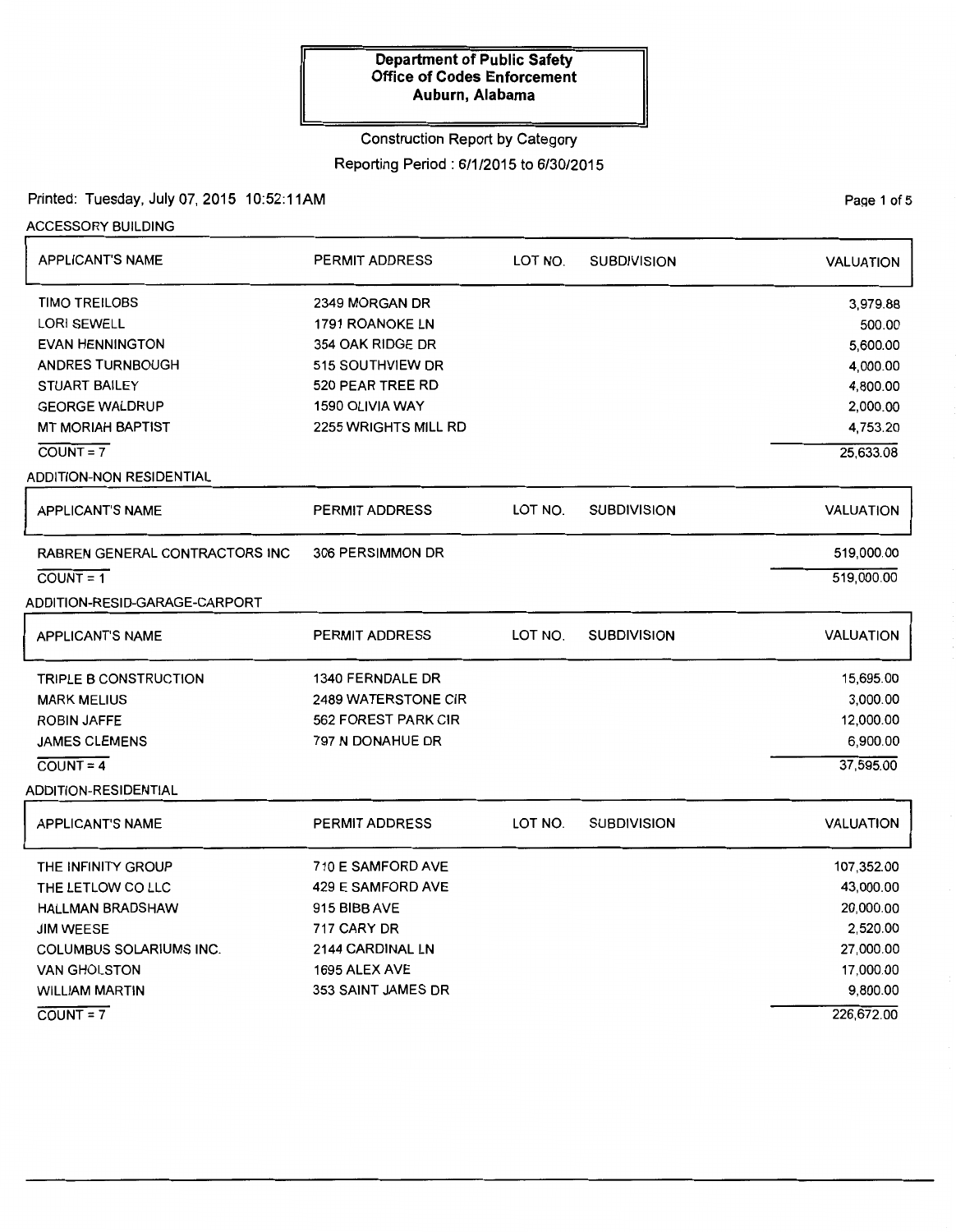### Construction Report by Category

### Reporting Period : 6/1/2015 to 6/30/2015

### Printed: Tuesday, July 07, 2015 10:52:11AM

ALTERATION-NON RESIDENTIAL

| <b>APPLICANT'S NAME</b>              | PERMIT ADDRESS              | LOT NO. | <b>SUBDIVISION</b> | <b>VALUATION</b> |
|--------------------------------------|-----------------------------|---------|--------------------|------------------|
| MARSHALL & ASSOCIATES LLC            | 670 N COLLEGE ST, SUITE A   |         |                    | 194,131.00       |
| <b>COLVIN EVANS CONSTRUCTION LLC</b> | 1345 OPELIKA RD, 5          |         |                    | 25,000.00        |
| <b>CHRIS GODBOLD</b>                 | <b>154 E MAGNOLIA AVE</b>   |         |                    | 25,000.00        |
| PINNACLE CONSTRUCTION SERVICES       | <b>114 W MAGNOLIA AVE</b>   |         |                    | 25,000.00        |
| $COUNT = 4$                          |                             |         |                    | 269,131.00       |
| ALTERATION-RESIDENTIAL               |                             |         |                    |                  |
| <b>APPLICANT'S NAME</b>              | <b>PERMIT ADDRESS</b>       | LOT NO. | <b>SUBDIVISION</b> | <b>VALUATION</b> |
| <b>COMPASS CONSTRUCTION</b>          | <b>431 WRIGHTS MILL RD</b>  |         |                    | 58,965.00        |
| WINDOW WORLD OF MONTGOMERY           | <b>1896 WATERCREST DR</b>   |         |                    | 7,969.00         |
| HOSEY-LANCOUR CONSTRUCTION LLC       | 525 FORESTDALE DR           |         |                    | 100,000.00       |
| THE LETLOW CO LLC                    | 1750 RAYMER PL              |         |                    | 41,000.00        |
| <b>ETHEL DAVIS</b>                   | 1168 OVERWOOD CT            |         |                    | 6,500.00         |
| <b>MID SOUTH SIDING</b>              | 745 CARVER AVE              |         |                    | 2,800.00         |
| <b>WOODSMALL WILLIAM</b>             | 638 S DEAN RD               |         |                    | 800.00           |
| WINDOW WORLD OF MONTGOMERY           | <b>4254 CHESTNUT CT</b>     |         |                    | 5,901.00         |
| $COUNT = 8$                          |                             |         |                    | 223,935.00       |
| AMUSEMENT/SOCIAL/RECREATIONAL        |                             |         |                    |                  |
| <b>APPLICANT'S NAME</b>              | PERMIT ADDRESS              | LOT NO. | <b>SUBDIVISION</b> | <b>VALUATION</b> |
| SOUTHEAST POOL BUILDERS              | <b>132 CARRIAGEHOUSE LN</b> |         |                    | 15,000.00        |
| PHILLIP HERRING                      | 2574 INDIAN HILL RD         |         |                    | 16,000.00        |
| $COUNT = 2$                          |                             |         |                    | 31,000.00        |
| OFFICE/BANK/PROFESSIONAL             |                             |         |                    |                  |
| <b>APPLICANT'S NAME</b>              | PERMIT ADDRESS              | LOT NO. | <b>SUBDIVISION</b> | <b>VALUATION</b> |
| DONALD ALLEN DEVELOPMENT             | <b>130 CARY CREEK PKWY</b>  |         |                    | 607,500.00       |
| $COUNT = 1$                          |                             |         |                    | 607,500.00       |
| ROOFING- NON RESIDENTIAL             |                             |         |                    |                  |
| <b>APPLICANT'S NAME</b>              | PERMIT ADDRESS              | LOT NO. | <b>SUBDIVISION</b> | <b>VALUATION</b> |
| ALABAMA COMMERCIAL CONSTRUCTIO       | 1750 OPELIKA RD             |         |                    | 201,000.00       |
| $COVNT = 1$                          |                             |         |                    | 201,000.00       |

Page 2 of 5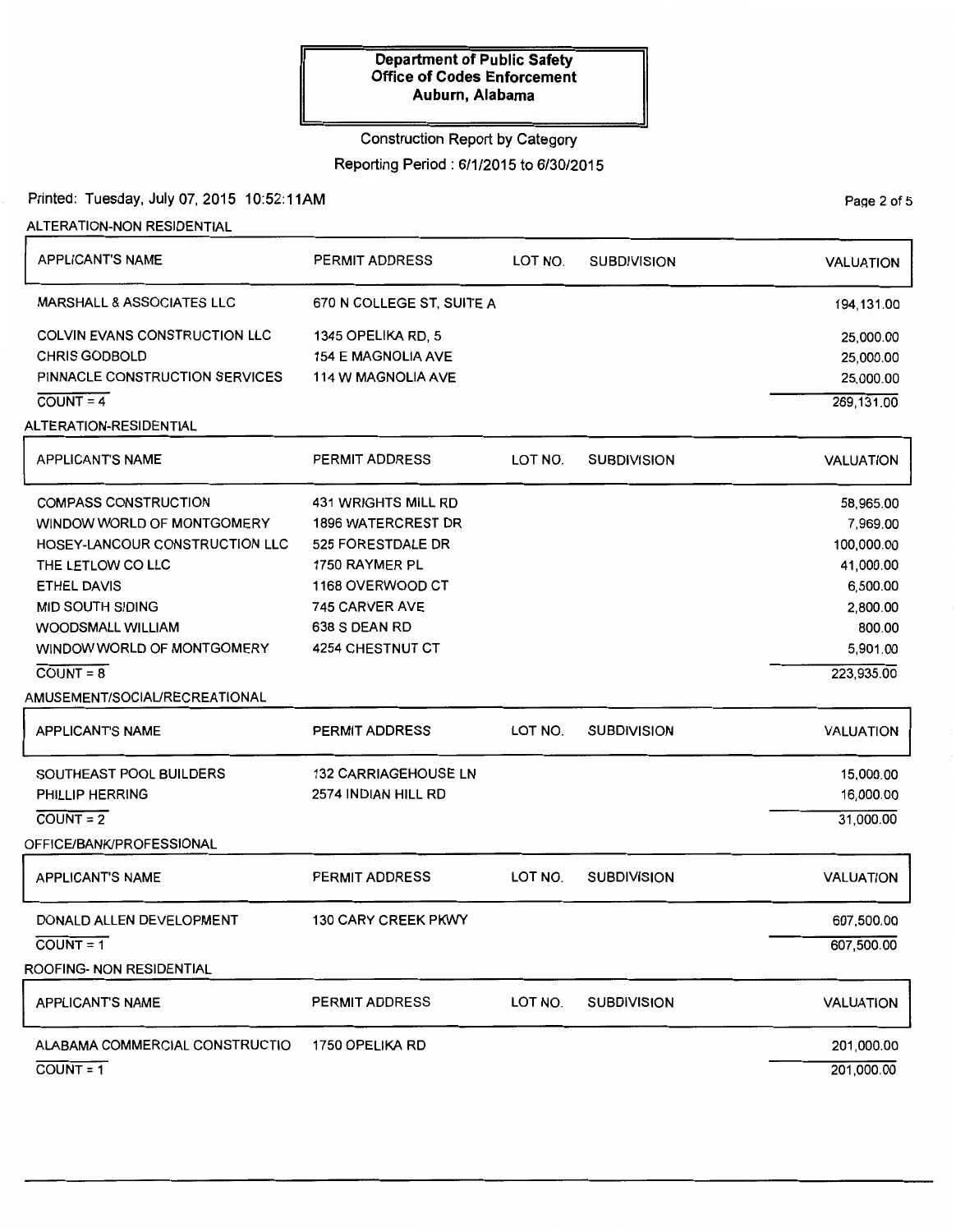# Construction Report by Category

# Reporting Period : 6/1/2015 to 6/30/2015

# Printed: Tuesday, July 07, 2015 10:52: 11AM

### ROOFING-RESIDENTIAL

| <b>APPLICANT'S NAME</b>   | <b>PERMIT ADDRESS</b> | LOT NO. | <b>SUBDIVISION</b> | <b>VALUATION</b> |
|---------------------------|-----------------------|---------|--------------------|------------------|
| <b>HOLLAND HOMES INC.</b> | 134 NORWOOD AVE       |         |                    | 5,807.68         |
| SUPERIOR ROOFING          | 1020 RUSTIC RIDGE RD  |         |                    | 5,000.00         |
| SUPREME SERVICE CO        | 654 EAST LN           |         |                    | 3,500.00         |
| SUPERIOR ROOFING          | 263 PAYNE ST          |         |                    | 9,090.00         |
| SUPERIOR ROOFING          | 1061 NORTHPOINT DR    |         |                    | 7,400.00         |
| SUPERIOR ROOFING          | 270 CARY DR           |         |                    | 3,110.00         |
| <b>SUPERIOR ROOFING</b>   | 1966 PANDA CT         |         |                    | 3,955.00         |
| SUPERIOR ROOFING          | 1958 ROCK LEDGE CT    |         |                    | 3,955.00         |
| LEE PETTY                 | 1873 HILLTON CT       |         |                    | 6,800.00         |
| SUPERIOR ROOFING          | 1090 PICKETT CT       |         |                    | 6,460.00         |
| $COUNT = 10$              |                       |         |                    | 55.077.68        |

PaQe 3 of 5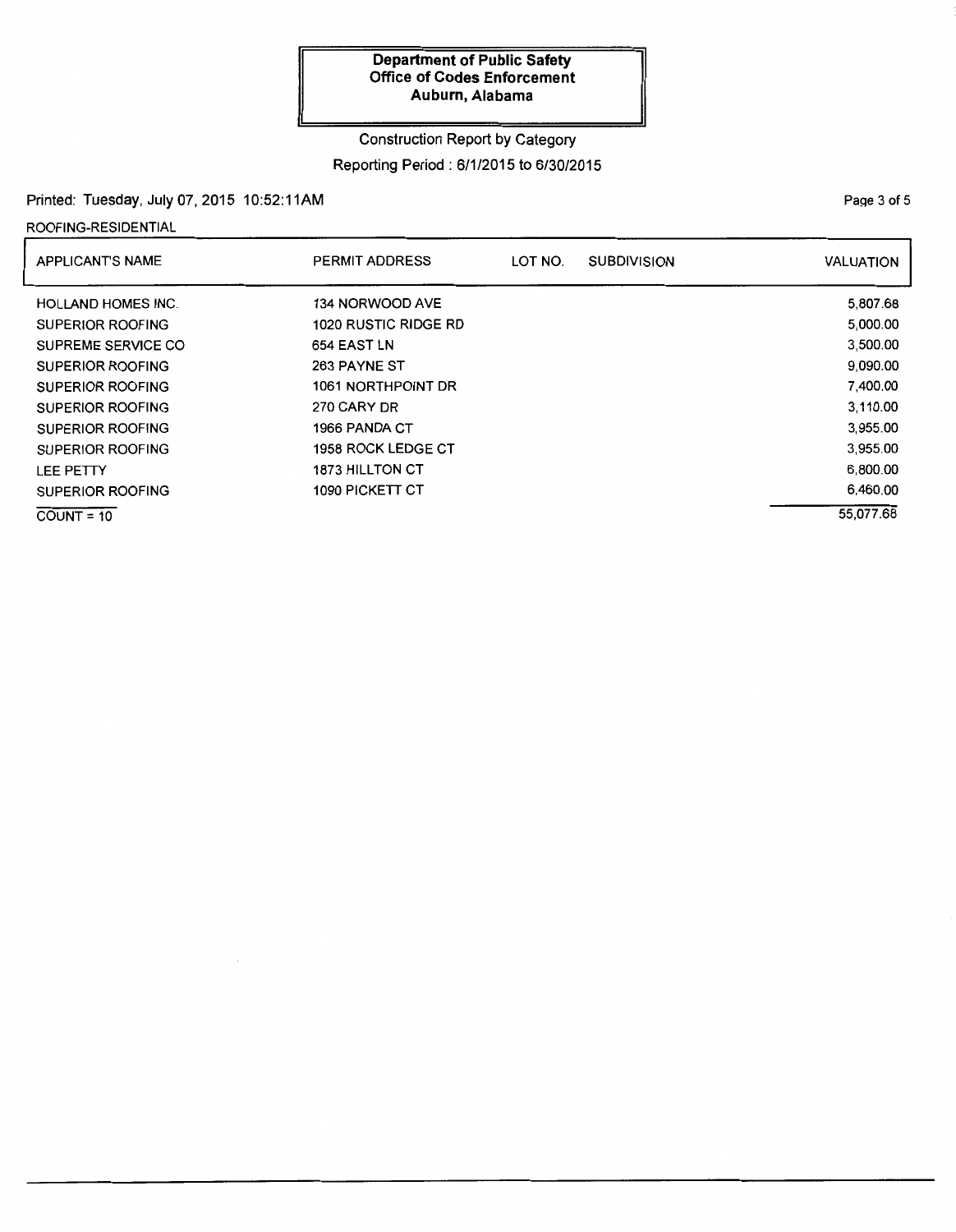# Construction Report by Category Reporting Period: 6/1/2015 to 6/30/2015

### Printed: Tuesday, July 07, 2015 10:52:11AM

### SINGLE FAMILY HOUSE-DETACHED

| <b>APPLICANT'S NAME</b>           | PERMIT ADDRESS                              | LOT NO.         | <b>SUBDIVISION</b>           |               |
|-----------------------------------|---------------------------------------------|-----------------|------------------------------|---------------|
| R AND D ENTERPRISES               | 3735 NASH CREEK DR                          | 4               | <b>NASH CREEK</b>            | 378,000.00    |
| <b>GEORDAN COMMUNITIES</b>        | 2254 MONTIANO LN                            | 11C             | <b>TIVOLI</b>                | 309,000.96    |
| DILWORTH DEVELOPMENT              | 1555 MARIE LOOP                             | 46A             | <b>EAST LAKE SUBDIVISION</b> | 358,884.20    |
| <b>RIDGE CREST PROPERTIES LLC</b> | <b>645 ANDERS CT</b>                        | 22              | <b>SAUGAHATCHEE PINES</b>    | 207,714.30    |
| <b>JAY TOLAND</b>                 | 1635 HERON PT                               | 127 D-1         | <b>MOORES MILL GOLF CLUB</b> | 600,000.00    |
| <b>LANDMARK PROPERTIES</b>        | 584 TALHIEM DR                              | 2e-a            | <b>TALHEIM</b>               | 210,518.49    |
| SIMS & COMPANY LLC                | <b>419 MERIMONT BLVD</b>                    | 24              | <b>ASHETON LAKES</b>         | 318,000.34    |
| <b>GEORDAN COMMUNITIES</b>        | 2266 MONTIANO LN                            | 10b             | <b>TIVOLI</b>                | 263,451.54    |
| DILWORTH DEVELOPMENT              | <b>1728 YARBROUGH FARMS</b><br><b>BLVD</b>  | 41a             | YARBROUGH FARMS              | 303,861.22    |
| <b>STONE MARTIN BUILDERS</b>      | <b>1294 SOUTHRIDGE CT</b>                   | 42              | <b>CYPRESS POINT</b>         | 372,723.38    |
| <b>EASTBROOK HOMES</b>            | 2035 COVEY DR                               | 127             | <b>PRESERVE</b>              | 300,827.50    |
| <b>LARRY R BAILEY CONST</b>       | 2080 TAMPLIN DR                             | 1B              | <b>TAMPLIN FARMS</b>         | 461,074.47    |
| DILWORTH DEVELOPMENT              | 999 ANDREWS AVE                             | 218             | YARBROUGH FARMS - THE PARC   | 317,200.00    |
| DILWORTH DEVELOPMENT              | <b>1682 YARBOROUGH FARMS</b><br><b>BLVD</b> | 49a             | YARBROUGH FARMS              | 372,500.00    |
| <b>EASTBROOK HOMES</b>            | 2253 TURNBURY LN                            | 67              | SHELTON COVE                 | 277,613.90    |
| DILWORTH DEVELOPMENT              | 521 MONTICELLO DR                           | 399             | <b>ASHETON LAKES</b>         | 305,000.00    |
| <b>GEORDAN COMMUNITIES</b>        | 2260 MONTIANO LN                            | 10 <sub>c</sub> | <b>TIVOLI</b>                | 317,623.80    |
| <b>JAY TOLAND</b>                 | 2650 MIMMS LN                               | 104             | <b>MIMMS TRAIL</b>           | 218,087.92    |
| <b>STONE MARTIN BUILDERS</b>      | <b>826 WINSTON CT</b>                       | 55              | <b>LUNDY WEST</b>            | 185,068.55    |
| <b>STONE MARTIN BUILDERS</b>      | 2454 DEER RUN CT                            | 149             | <b>LUNDY CHASE</b>           | 225, 136.87   |
| <b>SELBY ENTERPRISES LLC</b>      | 482 DUMAS DR                                | 42              | <b>DUMAS</b>                 | 410,000.00    |
| DILWORTH DEVELOPMENT              | 943 ANDREWS AVE                             | 211             | YARBROUGH FARMS - THE PARC   | 356,500.00    |
| DILWORTH DEVELOPMENT              | 1637 WOODLEY CIR                            | 26              | <b>MILLWOOD</b>              | 227,760.81    |
| ADAMSON CONSTRUCTION CORP LLC     | 276 SOLAMERE LN                             | 158B            | <b>SOLAMERE</b>              | 292,672.67    |
| TIM YATES CONSTRUCTION            | 1084 BRIAR CLIFF LN                         | 7               | <b>GROVE HILL</b>            | 251,085.00    |
| <b>JAY TOLAND</b>                 | 2646 MIMMS LN                               | 103             | <b>MIMMS TRAIL</b>           | 265,698.57    |
| THE WORTHY GROUP INC.             | 2562 WINDY HILL PL                          | 43              | <b>BENT CREEK</b>            | 375,000.00    |
| STONE MARTIN BUILDERS             | <b>805 WHITTINGTON ST</b>                   | 26              | <b>COTSWOLDS</b>             | 408,708.22    |
| DILWORTH DEVELOPMENT              | 1710 YARBROUGH FARMS<br><b>BLVD</b>         | 44              | YARBROUGH FARMS PH II        | 278,323.65    |
| <b>MOORE CONSTRUCTION</b>         | 2147 W FARMVILLE RD                         | 239             | PRESERVE                     | 284,025.17    |
| <b>EASTBROOK HOMES</b>            | 2046 COVEY DR                               | 112             | <b>PRESERVE</b>              | 251,723.74    |
| <b>STONE MARTIN BUILDERS</b>      | 2414 DEER RUN CT                            | 159A            | <b>LUNDY CHASE</b>           | 202,000.03    |
| DILWORTH DEVELOPMENT              | 1563 MARIE LOOP                             | 45              | <b>EAST LAKE SUBDIVISION</b> | 394,926.67    |
| DILWORTH DEVELOPMENT              | 1446 FALLS CREST DR                         | 111             | YARBROUGH FARMS PAHSE 3      | 401,515.46    |
| DILWORTH DEVELOPMENT              | 2660 DANBURY DR                             | 61              | <b>WHITE OAKS</b>            | 390,498.23    |
| $COUNT = 35$                      |                                             |                 |                              | 11,092,725.66 |

PaQe 4 of 5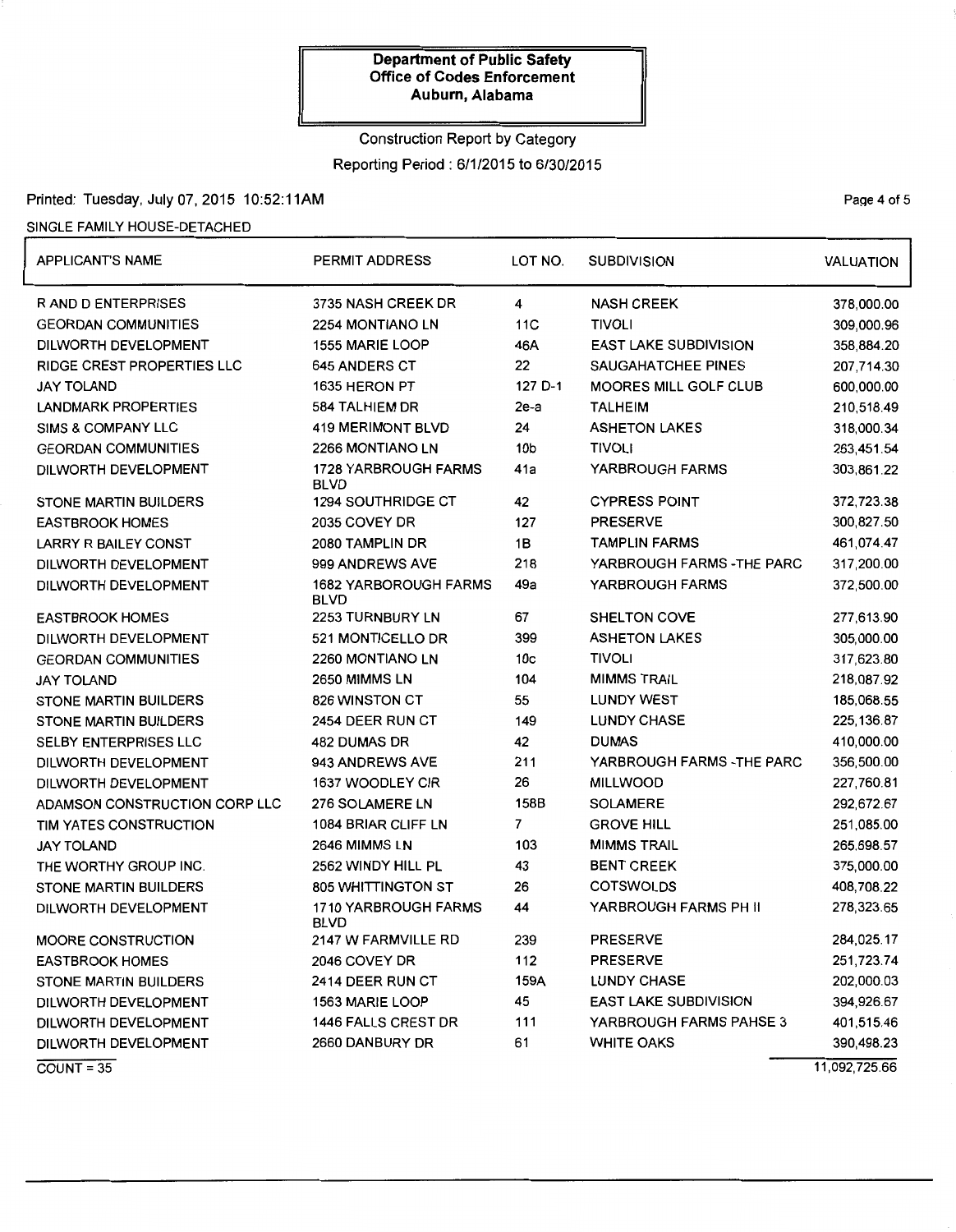Construction Report by Category

Reporting Period : 6/1/2015 to 6/30/2015

Printed: Tuesday, July 07, 2015 10:52:11AM

PaQe 5 of 5

| <b>TWO-FAMILY BUILDING</b>          |                       |         |                    |                          |
|-------------------------------------|-----------------------|---------|--------------------|--------------------------|
| <b>APPLICANT'S NAME</b>             | <b>PERMIT ADDRESS</b> | LOT NO. | <b>SUBDIVISION</b> | <b>VALUATION</b>         |
| DILWORTH DEVELOPMENT<br>$COUNT = 1$ | 1794 COVINGTON RDG    | 703-704 | <b>DEVONSHIRE</b>  | 467,846.80<br>467,846.80 |

TOTAL COUNT= 81

TOTAL VALUATION=

13,757,116.22

1 Klub BUILDING OFFICIAL